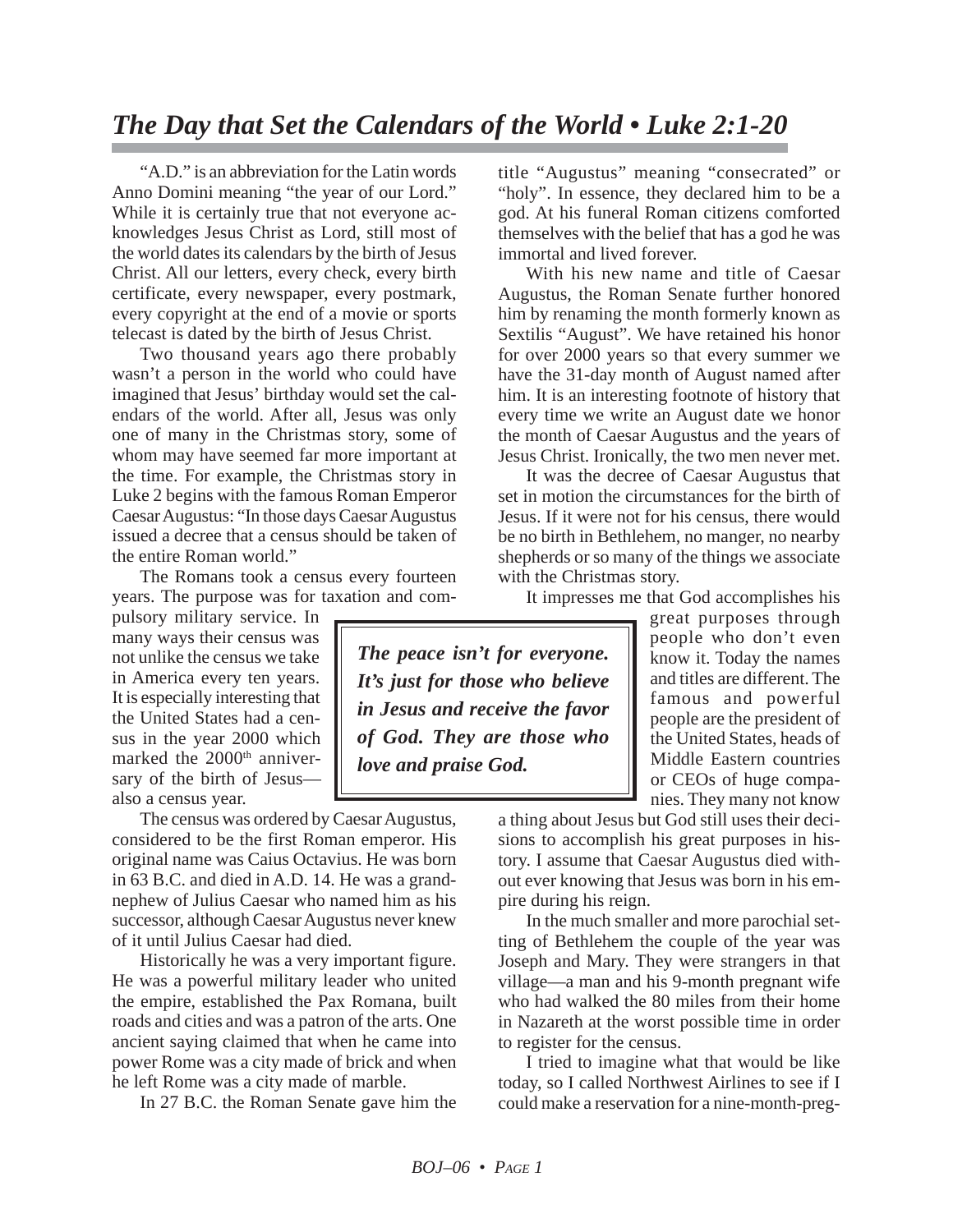nant Mary. I was immediately put on hold while the person I was speaking to checked with a supervisor. After waiting for several minutes she came back and read to me the Northwest policy. It states that if a woman is within 30 days of delivery she must have a written statement signed by her doctor dated within 72 hours of departure indicating her due date and that she probably won't give birth on the flight. Women in labor are denied boarding for safety reasons. So you see, not much has changed in 2000 years. Mary would still have to use ground transportation today!

When they arrived Bethlehem was packed with tourists. There was no vacancy at the local inn. Seeing their circumstances, the innkeeper graciously allowed them to stay in the courtyard where the animals were bedded and fed.

Her baby was coming soon and the story seems to hint that Joseph first registered for the census. That way there were two for taxes and not three. Just the opposite of today where a dependent saves on income taxes, in those days they paid a head tax so it was cheaper to pay for two than to pay for three.

Because Mary's time of delivery was so close it was too risky to start back to Nazareth. That would take several days at a donkey's pace. The only alternative was to stay in Bethlehem and wait for the contractions to begin.

But the courtyard would have been a very public place with people coming and going constantly. When the contractions began with her accompanying cries, Mary must have drawn a great deal of attention to herself. In all probability guests at the inn came out to see what was going on. Mary didn't have the privacy any woman would want to deliver her baby. And Joseph had a difficult decision to make. Should he stand by Mary when she needed him or should he chase away the gawkers? It was anything but the best of circumstances.

When the baby was born they immediately wrapped him in traditional swaddling cloths. It was the practice of the time to take a square piece of cloth with a long strip coming from one of the corners. It must have looked a little like a kite with a cloth tail. The square was used like a diaper and the piece of attached cloth was used to wrap him up like a mummy. When all wrapped

up he was put down in the feeding trough - - probably because the ground was dirty and there was nowhere else to put him.

And what do you think everyone was talking about? Surely this public birth was the talk of the village. In an otherwise quiet and uneventful place there were out-of-town tourists with multiple stories and this was probably the best story of the entire year. Joseph and Mary became the couple of the year. Probably the gossip ranged from laughter to pity.

"And there were shepherds living out in the fields nearby, keeping watch over their flocks at night." Their names are not recorded. That is no surprise since shepherds weren't very important people. They were looked down on by much of society, especially by the very religious. The religion of the day was very legalistic including lots of rituals about cleanliness. However, shepherds lived outside with their sheep and couldn't keep the rituals. They were outcasts who never measured up. Like most societies, prejudice ran rampant. Shepherds became despised, were the objects of disdain and probably of ugly degrading humor. They were not allowed to be witnesses in court because they were assumed to be untrustworthy.

What next happened was supernatural, spectacular and, in a way, a great joke. An angel of the Lord appeared to shepherds! Not to Caesar Augustus in Rome, not to Quirinius the governor, not to the super religious orthodox guys with squeaky-clean hands and clothes. The angel came to lowly shepherds nobody had ever heard of. God must have laughed at the irony and fun of his choice.

There may be a subtle secret in the selection of the shepherds. You see, they probably were not ordinary shepherds. In order to keep a continuous supply of unblemished and healthy sheep for temple sacrifice, special temple flocks were maintained outside Bethlehem. The shepherds were still shepherds but these sheep were born for sacrifice in Jerusalem. It is a subtle symbol that the child in Bethlehem was also born to be a sacrifice in Jerusalem.

And then there were the angels. Angels are messengers. In fact, the Greek word for messenger is "angel". The number one job of an angel is to communicate God's message. I don't know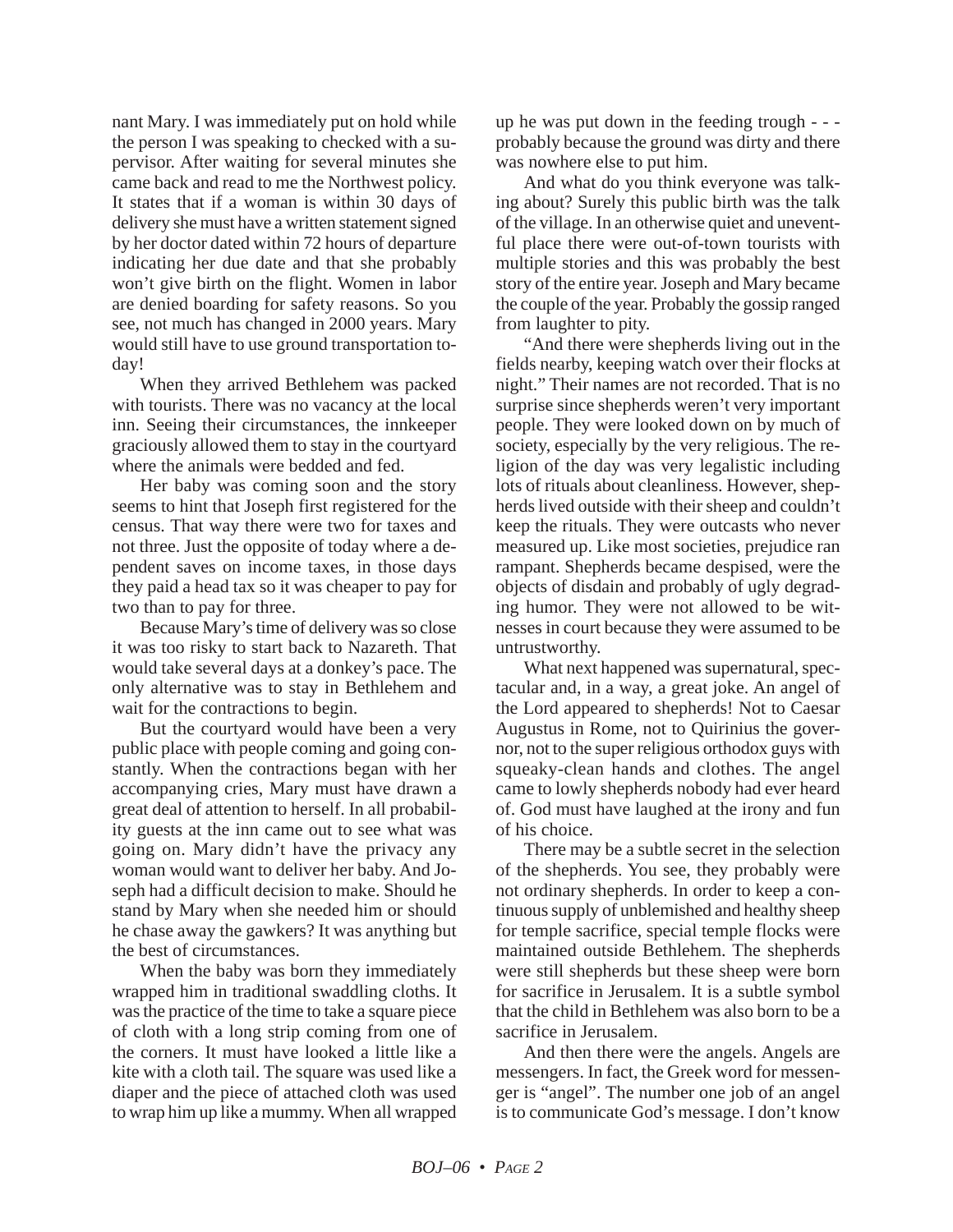if angels get nervous if they have important messages to speak, but if so, this angel must have been frightened. At least he terrified the shepherds, for on what seemed to be a rather dull and ordinary night this angel appeared to them and spoke words from God saying:

> "Do not be afraid. I bring you good new of great joy that will be for all the people. Today in the town of David a Savior has been born to you; he is Christ the Lord. This will be a sign to you: You will find a baby wrapped in cloths and lying in a manger." (Luke 2:10-12)

Then the angel was joined by thousands of fellow angels who praised God with words in unison. They didn't sing, they said, "Glory to God in the highest, and on earth peace to men on whom his favor rests."

Isn't that interesting? The peace isn't for everyone. It's just for those who believe in Jesus and receive the favor of God. They are those who love and praise God.

Whoosh! The angels disappeared as quickly as they came. It seems that angels in the Bible never hang around for very long. They are in and out; their visits are counted in seconds more than minutes or hours. They don't want to distract from God—they are always pointing to him.

Angels always bring attention to the Lord whom they represent. It is God who is important, not the angels. They were merely the messengers of the moment in the Christmas story. The real center of attention is the child of eternity. He is the One who would forever reset the calendars of history.

And so with the angels gone and the shepherds still blinking their eyes,

they rushed off to nearby Bethlehem in order to see the Baby. And there he was, just as the angel had said. Not in a house or a crib, but lying in a manger . . . all wrapped up like a mummy, with Joseph and Mary nearby looking at him.

Faithless eyes would have seen nothing but an ordinary newborn baby, but the shepherds saw nothing ordinary. They saw all that had been predicted in God's message to them. They were dazzled and amazed. They told everyone who would listen—and people actually listened to ordinary shepherds and believed this stunning story they told! They glorified and praised God and couldn't stop talking about what had happened and whom they had seen.

Why this child's birth should become the center point of history's calendar is explained in three words spoken by the angel: "Today in the town of David a Savior has been born to you; he is Christ the Lord."

"Savior" explains the whole purpose of Jesus' birth. He came to save us from sin. If we miss that, we miss Jesus. He's not most about mangers or angels or holidays or politics or happiness. He's most about salvation. The whole premise of Jesus' coming is that every human being is a sinner, lost from God and heaven. Jesus came to die, pay the penalty for sin and bring us back to God. That is why it is so important for every person to accept Jesus as Savior. To merely acknowledge him as a great man of history is not enough. He must be acknowledged and accepted as Savior or we will die forever in our sins.

"Christ" is a title meaning "Messiah". It means that he was anointed or chosen to represent God on earth and accomplish God's great purposes in history. He is God's Man. He is the

*…every human being is a sinner, lost from God and heaven. Jesus came to die, pay the penalty for sin and bring us back to God.*

One God promised would come. He is extra special. He is oneof-a-kind. He is the Christ!

"Lord" is the word ancient Jews used to refer to God. This is a most amazing word to be connected to Jesus. He is "the Lord Jesus".

That means that Jesus is God. Not just *from* God but God himself—100% God! When we pray to Jesus we are praying to God. When we follow Jesus we are following God. When we love Jesus we are loving God. God came to earth and became human like us in order to save us from sin so that we can be with him in heaven forever. That is the biggest news of all of history. It is the most amazing and wonderful thing that has ever happened. The child born in Bethlehem is the center point of history! All dates before and af